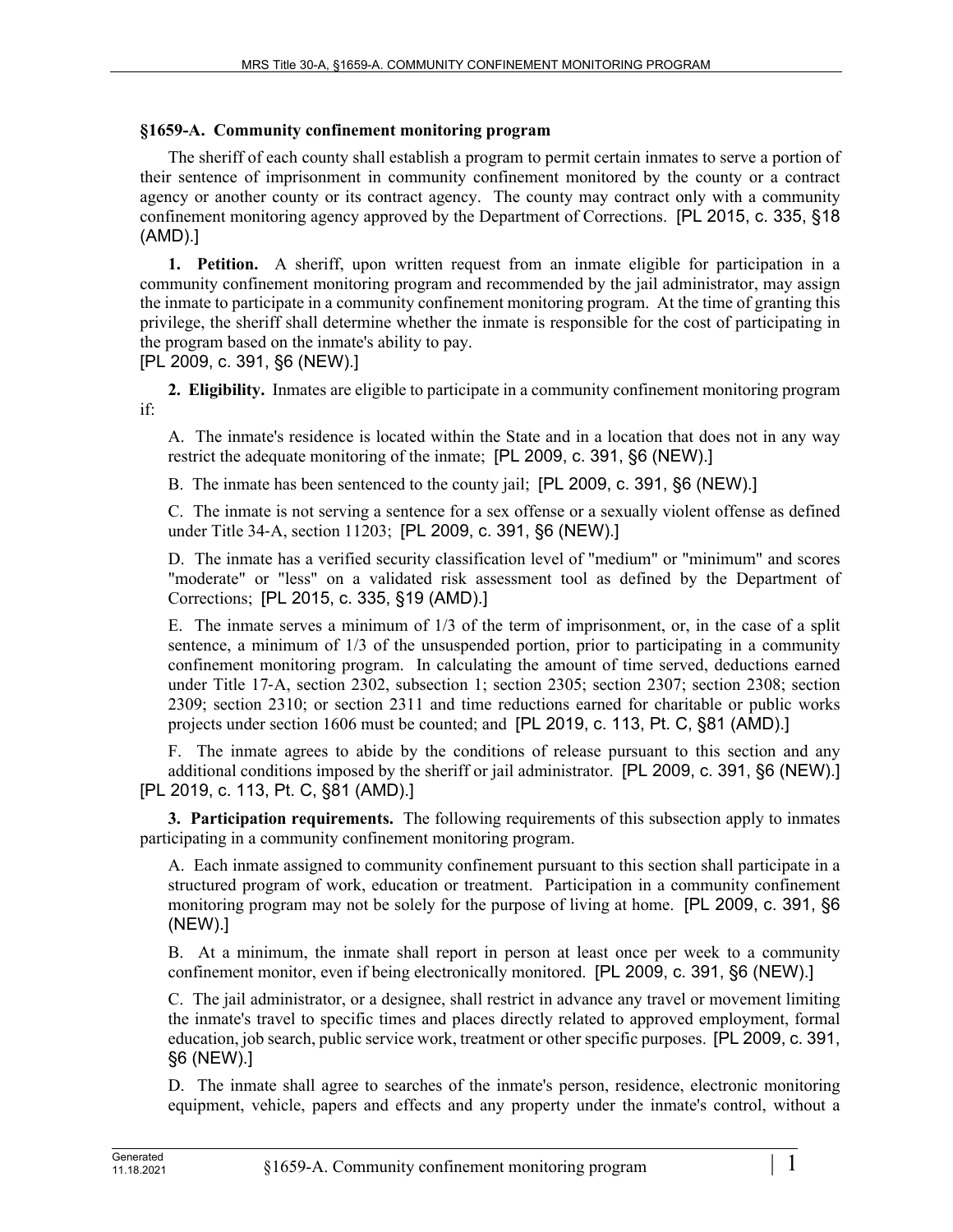warrant and without probable cause, for items prohibited by law or by condition of participation in the program or otherwise subject to seizure or inspection upon the request of the jail administrator, a community confinement monitor or any law enforcement officer without prior notice. The sheriff or jail administrator may prohibit the inmate from residing with anyone who does not consent to a search or inspection of the residence to the extent necessary to search or inspect the inmate's person, residence, electronic equipment, papers and effects. [PL 2009, c. 391, §6 (NEW).]

E. The inmate may not use alcohol or illegal drugs or other illegal substances or misuse any other legal substance. [RR 2017, c. 2, §13 (COR).]

F. The inmate shall submit to urinalysis, breath testing or other chemical tests without probable cause at the request of the jail administrator or a community confinement monitor. [PL 2009, c. 391, §6 (NEW).]

G. If stopped or arrested by a law enforcement officer, the inmate shall notify that officer of the inmate's participation in a community confinement monitoring program. Within one hour of having been stopped or arrested, the inmate shall notify the jail administrator or a community confinement monitor. [PL 2009, c. 391, §6 (NEW).]

H. The inmate may not violate state or federal criminal law or any conditions of the inmate's release. [PL 2009, c. 391, §6 (NEW).]

I. As a condition of participation of an inmate in a community confinement monitoring program, the sheriff may, based upon an inmate's ability to pay, require the inmate to pay a fee including an electronic monitoring fee, if applicable, a substance testing fee, if applicable, or both. The fee charged may include the costs associated with a community confinement program for people who do not have the financial resources to pay the fees. [PL 2009, c. 391, §6 (NEW).]

J. The inmate shall sign a statement verifying that the inmate understands and agrees to all of the conditions of release and participation in a community confinement monitoring program. [PL 2009, c. 391, §6 (NEW).]

## [RR 2017, c. 2, §13 (COR).]

**4. Termination of the privilege.** The sheriff, jail administrator or a community confinement monitor may terminate an inmate's participation in a community confinement monitoring program at any time and return the inmate to the custody of the county jail for any violation of the conditions of the inmate's release or upon the loss of an appropriate residence on the part of the inmate. [PL 2009, c. 391, §6 (NEW).]

**5. Crimes.** The following penalties apply to violations of this section.

A. An inmate is guilty of the crime of violating a condition of release from the community confinement monitoring program if the inmate intentionally or knowingly violates a condition of release. Violation of this paragraph is a Class D crime. [PL 2011, c. 464, §28 (RPR).]

B. An inmate is guilty of the crime of escape from the community confinement program as provided pursuant to Title 17‑A, section 755, subsection 1‑E. [PL 2011, c. 464, §28 (RPR).] [PL 2011, c. 464, §28 (RPR).]

**6. Minimum standards supervision of inmates in the community confinement monitoring program.** The Department of Corrections shall establish minimum policy standards for the monitoring of inmates in the community confinement monitoring program. [PL 2015, c. 335, §20 (AMD).]

**7. Program funding.** Funds collected pursuant to this section must be forwarded to an account designated by the Department of Corrections for the purpose of supporting pretrial, diversion or reentry activities. Community confinement monitoring program funds must be accounted for by the county through the normal budget process.